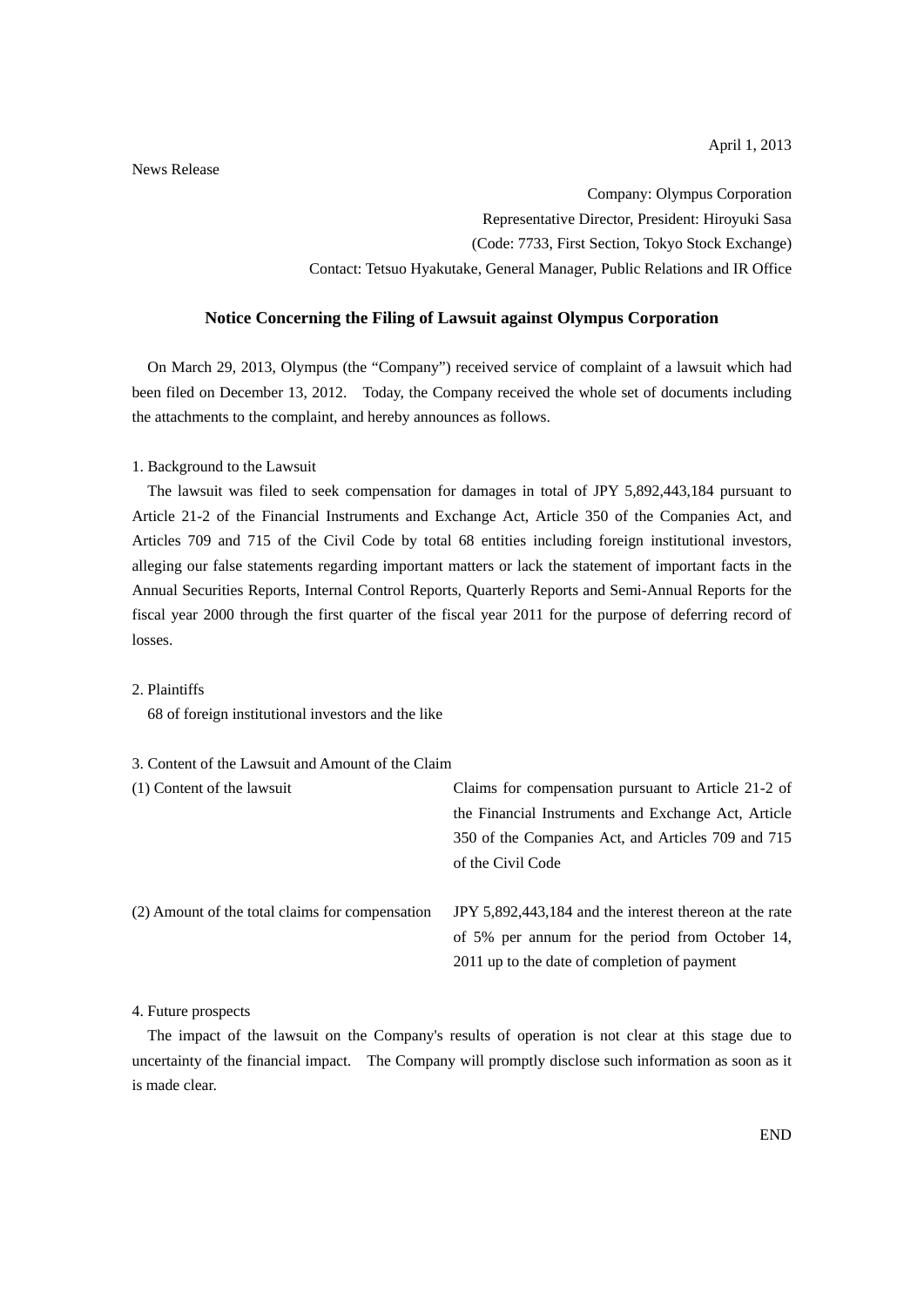

# **List of Plaintiffs**

| The 1st Plaintiff            |                                                                                         |
|------------------------------|-----------------------------------------------------------------------------------------|
| Name:                        | California Public Employee's Retirement System                                          |
| Location:                    | 400 Q Street, Room3340, Sacramento, 95811 California, USA                               |
| Representative:              | Peter H. Mixon                                                                          |
|                              |                                                                                         |
| The 2nd Plaintiff            |                                                                                         |
| Name:                        | Washington State Investment Board                                                       |
| Location:                    | 2100 Evergreen Park Drive SW, PO Box40916, Olympia, 98504-0916 Washington, USA          |
| Representative:              | Theresa Whitmarsh                                                                       |
|                              |                                                                                         |
| The 3rd Plaintiff            |                                                                                         |
| Name:                        | <b>British Coal Staff Superannuation Scheme</b>                                         |
| Location:                    | Ventana House, 2 Concourse Way, Shear Street, Sheffield S1 2BJ, United Kingdom          |
| Representative:              | Paul Mc Cormick                                                                         |
| The 4th Plaintiff            |                                                                                         |
| Name:                        | Public Wmployee Retirement System of Idaho                                              |
| Location:                    | 607 North 8 <sup>th</sup> Street, Boise, Idaho 83702, USA                               |
| Representative:              | Don Drum                                                                                |
|                              |                                                                                         |
|                              |                                                                                         |
|                              |                                                                                         |
| The 5th Plaintiff            |                                                                                         |
| Name:<br>Location:           | Virginia Retirement System                                                              |
| Representative:              | 1200 East Main Street, Richmond, Virginia 23219, USA<br>Robert P. Schultze              |
|                              |                                                                                         |
| The 6th Plaintiff            |                                                                                         |
| Name:                        | British Columbia Investment Management Corporation                                      |
| Location:                    | 301-2940 Jutland Road, Victoria, British Columbia, Canada                               |
| Representative:              | Douglas G. Pearce                                                                       |
|                              |                                                                                         |
| The 7th Plaintiff            |                                                                                         |
| Name:                        | Caisse de depot ed placement du Quebec                                                  |
| Location:                    | 1000, place Jean-Paul-Riopelle, Montreal, Quebec, H2Z2B3, Canada                        |
| Representative:              | Marie Giguere                                                                           |
|                              |                                                                                         |
| The 8th Plaintiff            |                                                                                         |
| Name:                        | Royal Borough of Kingston upon Thames Pension Fund                                      |
| Location:<br>Representative: | Guildhall, Kingston upon Thames, Surrey KT1 1EU, United Kingdom<br>Jeremy Peter Randall |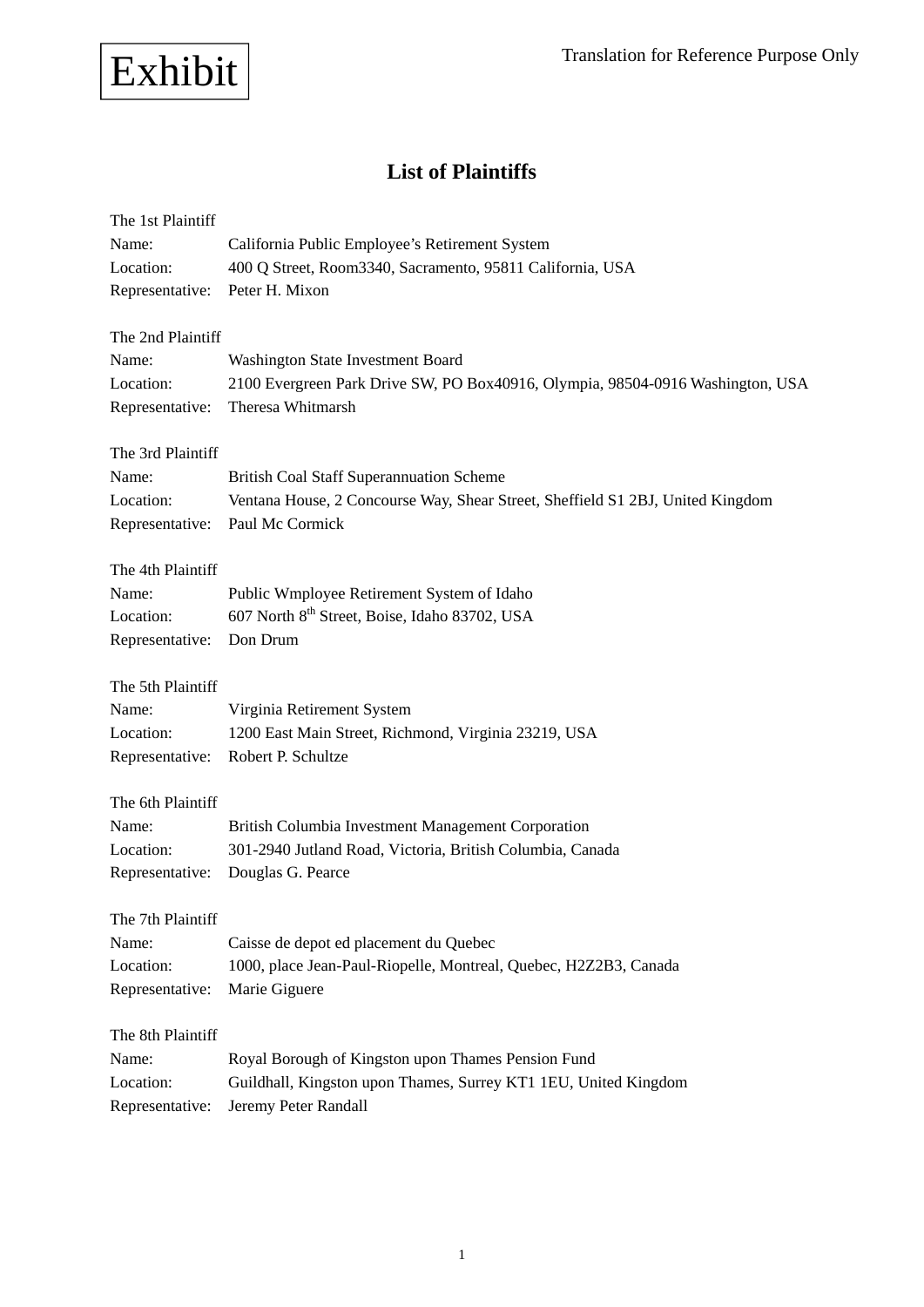| The 9th Plaintiff           |                                                                                  |
|-----------------------------|----------------------------------------------------------------------------------|
| Name:                       | Illinois Municipal Retirement Fund                                               |
| Location:                   | 2211 York Road, Suite 500, Oak Brook, Illinois 60523, USA                        |
| Representative:             | Louis W. Kosiba                                                                  |
|                             |                                                                                  |
| The 10th Plaintiff          |                                                                                  |
| Name:                       | <b>HBOS</b> Final Salary Pension Scheme                                          |
| Location:                   | Trinity Road, Halifax HX1 2RG, United King                                       |
| Trustee Company:            | <b>HBOS</b> Final Salary Trust Limited<br>Harold Francis Baines                  |
|                             | Representative of Trustee Company:                                               |
| The 11th Plaintiff          |                                                                                  |
| Name:                       | Lloyds TSB Group Pension Scheme No.1                                             |
| Location:                   | 3 <sup>rd</sup> Floor, Bank House, Wine Street, Bristol, BS1 2AN, United Kingdom |
|                             | Trustee Company: Lloyds TSB Group Pension Trust (No.1) Limited                   |
|                             | Eric St. Clair Stobart<br>Representative of Trustee Company:                     |
| The 12th Plaintiff          |                                                                                  |
| Name:                       | Lloyds TSB Group Pension Scheme No.2                                             |
| Location:                   | 3 <sup>rd</sup> Floor, Bank House, Wine Street, Bristol, BS1 2AN, United Kingdom |
|                             | Trustee Company: Lloyds TSB Group Pension Trust (No.2) Limited                   |
|                             | Representative of Trustee Company: Eric St. Clair Stobart                        |
|                             |                                                                                  |
| The 13th Plaintiff          |                                                                                  |
| Name:                       | <b>Stichting Pensioenfonds UWV</b>                                               |
| Location:                   | La Guardiaweg 94-114, 1043 DK Amsterdam, the Netherlands                         |
| Representative:             | Marcel Gerardus Christiaan Marie Snijders                                        |
| The 14th Plaintiff          |                                                                                  |
| Name:                       | Alaska Permanent Fund Corporation (APFC)                                         |
| Location:                   | 801 West 10 <sup>th</sup> Street, Suite 302, Juneau, Alaska 99801, USA           |
|                             | Aide Attorney General: Chris Poag                                                |
|                             |                                                                                  |
| The 15th Plaintiff          |                                                                                  |
| Name:                       | Alaska Retirement Management Board (ARMB)                                        |
| Location:                   | P.O.Box110405, Juneau, Alaska 99811-0405, USA                                    |
| Aide Attorney General:      | Chris Poag                                                                       |
|                             |                                                                                  |
| The 16th Plaintiff<br>Name: | Continental Airlines, Inc. Pension Master Trust                                  |
| Location:                   | 1600 Smith Street, HQSLG 15, Houston, 77002 Texas, USA                           |
|                             | Trustee Company: The Northern Trust Company                                      |
|                             | Representative of Trustee Company:<br>Michael Sullivan                           |
|                             |                                                                                  |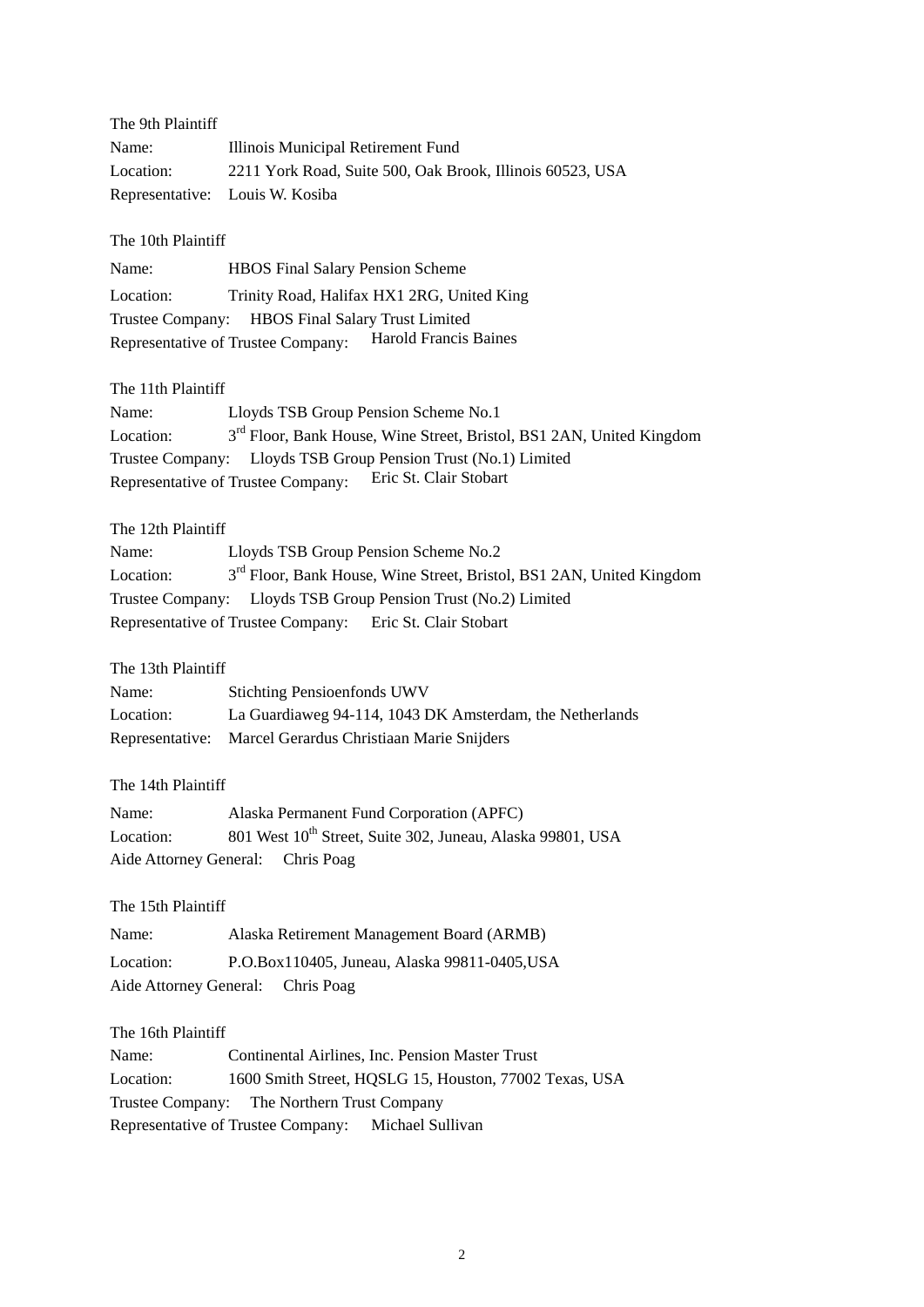| The 17th Plaintiff           |                                                               |
|------------------------------|---------------------------------------------------------------|
| Name:                        | <b>Stichting Heineken Pensioenfonds</b>                       |
| Location:                    | Burgemeester Smeetswegl, 2382 PH Zoeterwoude, the Netherlands |
| Representative: F. de Waardt |                                                               |

The 18th Plaintiff

Name: Shell Overseas Contributory Pension Fund Location: Shell House, Ferry Reach, St. George's GE 02, Bermuda Trustee Company: Shell Trust (Bermuda) Limited Representative of Trustee Company: Shell Asset Management Company B.V. Representative of the above: A.C. Vroon

The 19th Plaintiff

Name: Shell International Pension Fund Location: Shell House, Ferry Reach, St. George's GE 02, Bermuda Trustee Company: Shell Trust (Bermuda) Limited Representative of Trustee Company: Shell Asset Management Company B.V. Representative of the above: A.C. Vroon

The 20th Plaintiff

Name: Stichting Shell Pensioenfonds

Location: Bogaardplein 41, 2284 DP Risjswijk, the Netherlands Representative: Shell Asset Management Company B.V. Representative of the above: A.C. Vroon

The 21st Plaintiff

Name: Shell Contributory Pension Fund Location: Shell Centre, London, Se1 7NA, United Kingdom Trustee Company: Shell Pensions Trust Limited Representative of Trustee Company: Shell Asset Management Company B.V. Representative of the above: A.C. Vroon

The 22nd Plaintiff

Name: Pearson Group Pension Plan Location: 80 Strand, London WC2R 0RL, United Kingdom Trustee Company: Pearson Group Pension Trustee Ltd. Representative of Trustee Company: John Stuart Graham

The 23rd Plaintiff

Name: Chevron Master Pension Trust Location: 6001 Bollinger Canyon Road, Room A2040, San Ramon, 94583 California, USA Representative: Thomas Y. Toy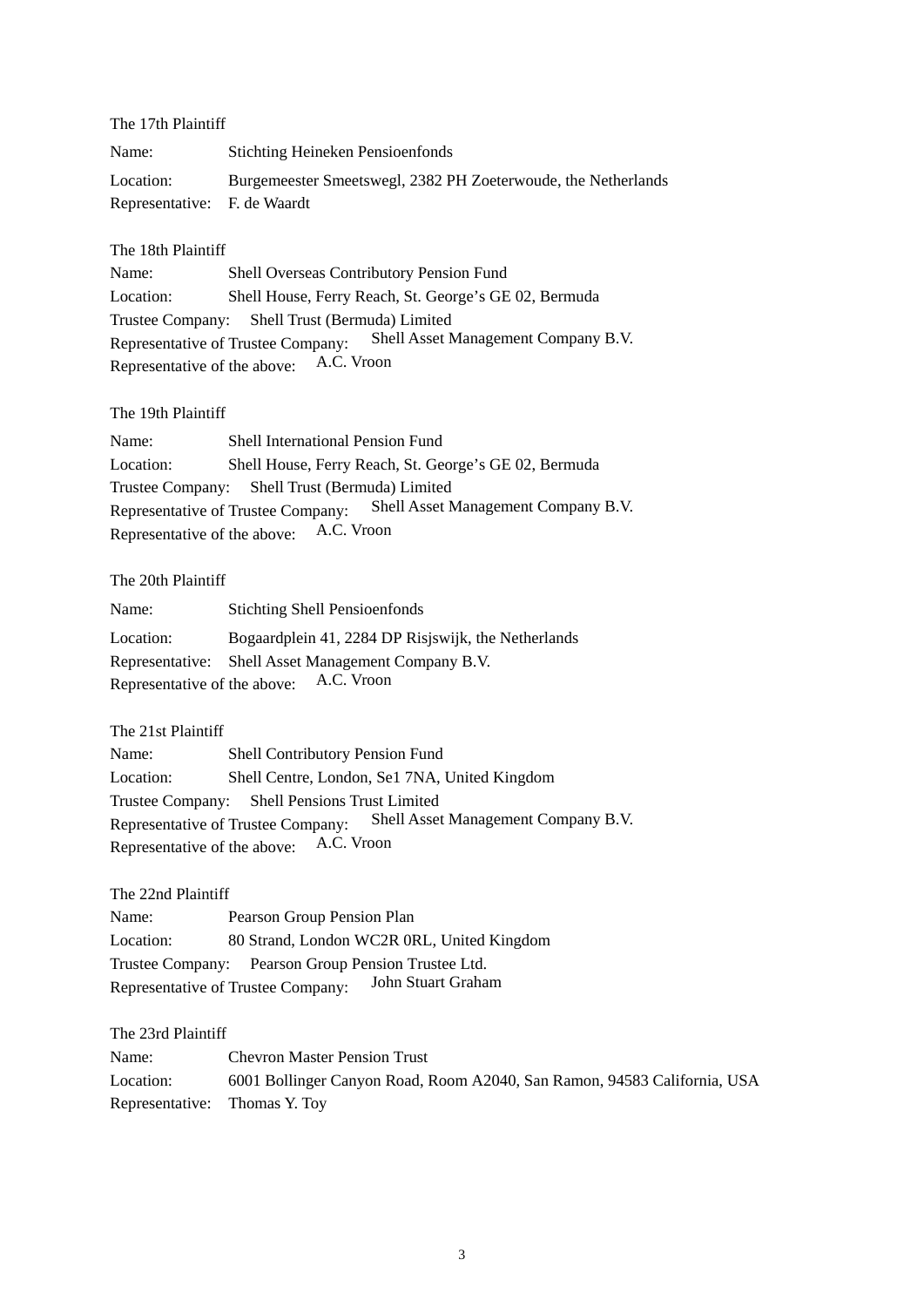| The 24th Plaintiff |                                                                                                                           |  |
|--------------------|---------------------------------------------------------------------------------------------------------------------------|--|
| Name:              | Sears Canada Inc. Registered Retirement Plan                                                                              |  |
| Location:          | 290 Yonge St., Suite 700, Toronto, Ontario, Canada                                                                        |  |
| Representative:    | <b>Todd Dalglish</b>                                                                                                      |  |
| The 25th Plaintiff |                                                                                                                           |  |
| Name:              | Inter-Local Pension Fund of the Graphic Communications Conference of the<br><b>International Brotherhood of Teamsters</b> |  |
| Location:          | 455 Kehoe Boulevard, Suite 100, Carol Stream, 60188 Illinois, USA                                                         |  |
| Representative:    | Lawrence C. Mitchell                                                                                                      |  |
| The 26th Plaintiff |                                                                                                                           |  |
| Name:              | The Public School Teachers' Pension and Retirement Fund of Chicago                                                        |  |
| Location:          | 203 N LaSalle, Suite 2600, Chicago, 60601-1231 Illinois, USA                                                              |  |
| Representative:    | Kevin Huber                                                                                                               |  |
| The 27th Plaintiff |                                                                                                                           |  |
| Name:              | Fonds voor Gemene Rekening                                                                                                |  |
| Location:          | Prinses Margrietplantsoen 89, WTC The Hague, Toren E, 23e etage, 2595 BR Den Haag,                                        |  |
|                    | The Netherlands                                                                                                           |  |
|                    | Proprietary Company: Stichting Bewaar Beroepsvervoer                                                                      |  |
|                    | Representative: Walter Johannes Brand                                                                                     |  |
| The 28th Plaintiff |                                                                                                                           |  |
| Name:              | Public School Employees' Retirement System                                                                                |  |
| Location:          | 5n.5 <sup>th</sup> Street, Harrisburg, 17101 Pennsylvania, USA                                                            |  |
| Representative:    | Jeffrey B. Clay                                                                                                           |  |
| The 29th Plaintiff |                                                                                                                           |  |
| Name:              | <b>State of Connecticut</b>                                                                                               |  |
| Location:          | 55 Elm Street, Hartford, Connecticut 06106, USA                                                                           |  |
| Representative:    | Catherine E. LaMarr                                                                                                       |  |
| The 30th Plaintiff |                                                                                                                           |  |
| Name:              | Nationwide Pension Fund Trustee Limited                                                                                   |  |
| Location:          | Nationwide House, Pipers Way, Swindon SN38 1NW, United Kingdom                                                            |  |
| Representative:    | Robert Goldspink                                                                                                          |  |
| The 31st Plaintiff |                                                                                                                           |  |
| Name:              | Teacher Retirement System of Texas                                                                                        |  |
| Location:          | 1000 Red River Street, Austin, Texas 78701, USA                                                                           |  |
| Representative:    | Brian K. Guthrie                                                                                                          |  |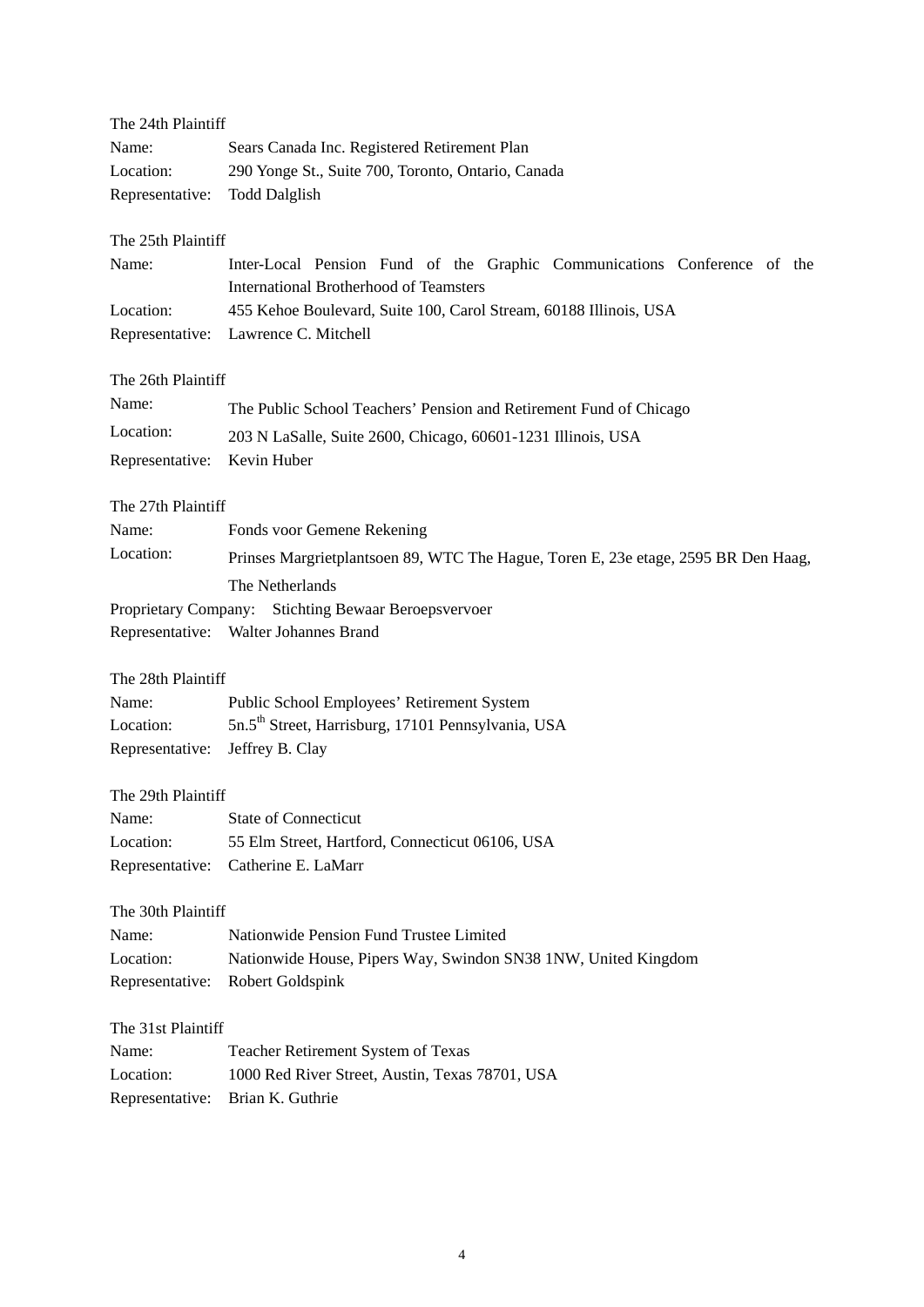## The 32nd Plaintiff

| Name:     | <b>Public Sector Pension Investment Board</b>                               |
|-----------|-----------------------------------------------------------------------------|
| Location: | 440 Laurier Avenue West, Suite 200, Ottawa, Ontario, Canada, K1R7X6, Canada |
|           | Representative: Stephanie Lachance                                          |

#### The 33rd Plaintiff

| Name:                         | <b>American Century SICAV</b>              |
|-------------------------------|--------------------------------------------|
| Location:                     | 49 Avenue J.-F. Kennedy, L-1855 Luxembourg |
| Representative: Otis H. Cowan |                                            |

## The 34th Plaintiff

| Name:                           | American Century Variable Portfolios, Inc.         |
|---------------------------------|----------------------------------------------------|
| Location:                       | 4500 Main Street, Kansas City, Missouri 64111, USA |
| Representative: Robert J. Leach |                                                    |

## The 35th Plaintiff

| Name:                           | American Century World Mutual Funds, Inc.          |
|---------------------------------|----------------------------------------------------|
| Location:                       | 4500 Main Street, Kansas City, Missouri 64111, USA |
| Representative: Robert J. Leach |                                                    |

## The 36th Plaintiff

| Name:                                           | AQR Absolute Return Master Account, L.P.                         |  |
|-------------------------------------------------|------------------------------------------------------------------|--|
| Location:                                       | 89 Nexus Way, Camana Bay, Grand Cayman, KY1-9007, Cayman Islands |  |
| Proprietary Company: AQR Capital Management LLC |                                                                  |  |
|                                                 | Representative of Proprietary Company: Bradley D. Asness         |  |

## The 37th Plaintiff

| Name:                                           | AQR Global Stock Selection HV Master Account Ltd.                |  |
|-------------------------------------------------|------------------------------------------------------------------|--|
| Location:                                       | 89 Nexus Way, Camana Bay, Grand Cayman, KY1-9007, Cayman Islands |  |
| Proprietary Company: AQR Capital Management LLC |                                                                  |  |
|                                                 | Representative of Proprietary Company: Bradley D. Asness         |  |

## The 38th Plaintiff

Name: AQR Global Stock Selection Mater Account L.P. Location: 89 Nexus Way, Camana Bay, Grand Cayman, KY1-9007, Cayman Islands Proprietary Company: AQR Capital Management LLC Representative of Proprietary Company: Bradley D. Asness

# The 39th Plaintiff

| Name:     | <b>Bell Atlantic Master Trust</b>           |
|-----------|---------------------------------------------|
| Location: | 2 BNY Mellon Center, 525 William Penn Place |
| Trustee:  | Verizon Investment Management Corp.         |
|           | Representative of Trustee: Bruce Franzese   |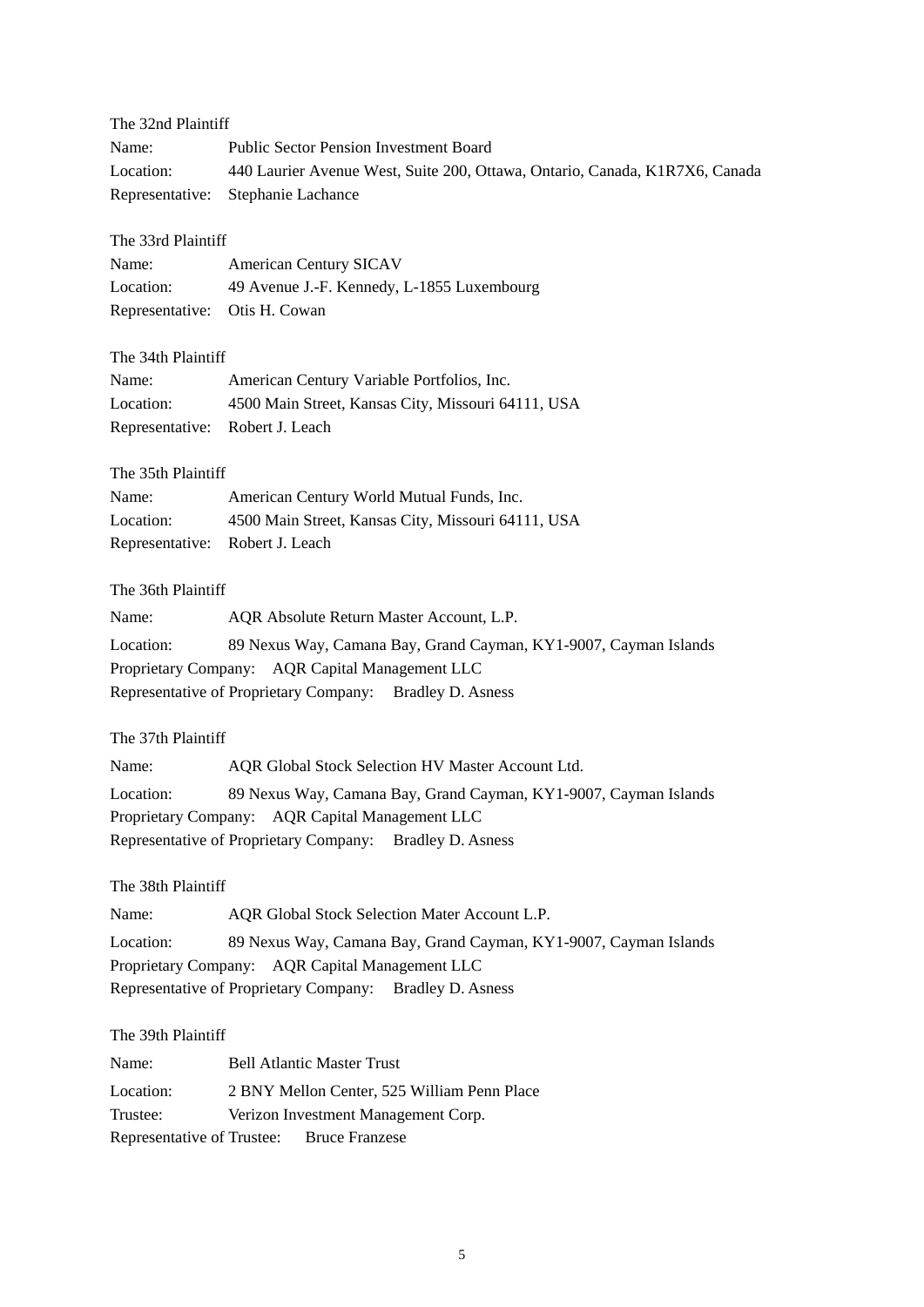## The 40th Plaintiff

| Name:                       | <b>DNB</b> Global Indeks             |
|-----------------------------|--------------------------------------|
| Location:                   | Over Slottsgate 3, 0157 Oslo, Norway |
| Representative: Ola Melgard |                                      |

## The 41st Plaintiff

| Name:                       | DNB Japan                            |
|-----------------------------|--------------------------------------|
| Location:                   | Over Slottsgate 3, 0157 Oslo, Norway |
| Representative: Ola Melgard |                                      |

## The 42nd Plaintiff

| Name:     | Guidestone Funds                                  |
|-----------|---------------------------------------------------|
| Location: | 2401 Cedar Springs Road, Dallas, 75201 Texas, USA |
|           | Representative: Patricia A. Weiland               |

# The 43rd Plaintiff

| Name:     | Apostle Global Small-Mid Cap Fund                            |  |
|-----------|--------------------------------------------------------------|--|
| Location: | Level 11, 23-35 O'Connell street, Sydney NSW 2000, Australia |  |
|           | Management Society: Highclere International Investors LLP    |  |
|           | Representative of Management Society: Fergus W. Gilmour      |  |

# The 44th Plaintiff

| Name:     | Highclere International Investors SMID Fund                |
|-----------|------------------------------------------------------------|
| Location: | 235 Bayberry Lane, Westport; 06880 Connecticut, USA        |
|           | Management Society: Highclere International Investors LLP  |
|           | Representative of Management Society:<br>Fergus W. Gilmour |

## The 45th Plaintiff

| Name:     | Telstra Highclere International Investors Small-Mid Cap Equity Fund |  |
|-----------|---------------------------------------------------------------------|--|
| Location: | Level 11, 23-35 O'Connell street, Sydney NSW 2000, Australia        |  |
|           | Management Society: Highclere International Investors LLP           |  |
|           | Representative: Fergus W. Gilmour                                   |  |

# The 46th Plaintiff

| Name:     | ING Variable Portfolios Inc.                                             |
|-----------|--------------------------------------------------------------------------|
| Location: | 7337 E. Doubletree Ranch Road, suite 100, Scottsdale, 85258 Arizona, USA |
|           | Representative: Theresa K. Kelety                                        |

### The 47th Plaintiff

| Name:     | 12 Jyske Invest Japanske Aktiers                                            |
|-----------|-----------------------------------------------------------------------------|
| Location: | Vestergade 8-16, Silkeborg DK-8600, Denmark                                 |
|           | Proprietary Company: Jyske Invest Fund Management A/S                       |
|           | Representative of Proprietary Company: Hans Jorgen Larsen and Bjarne Staael |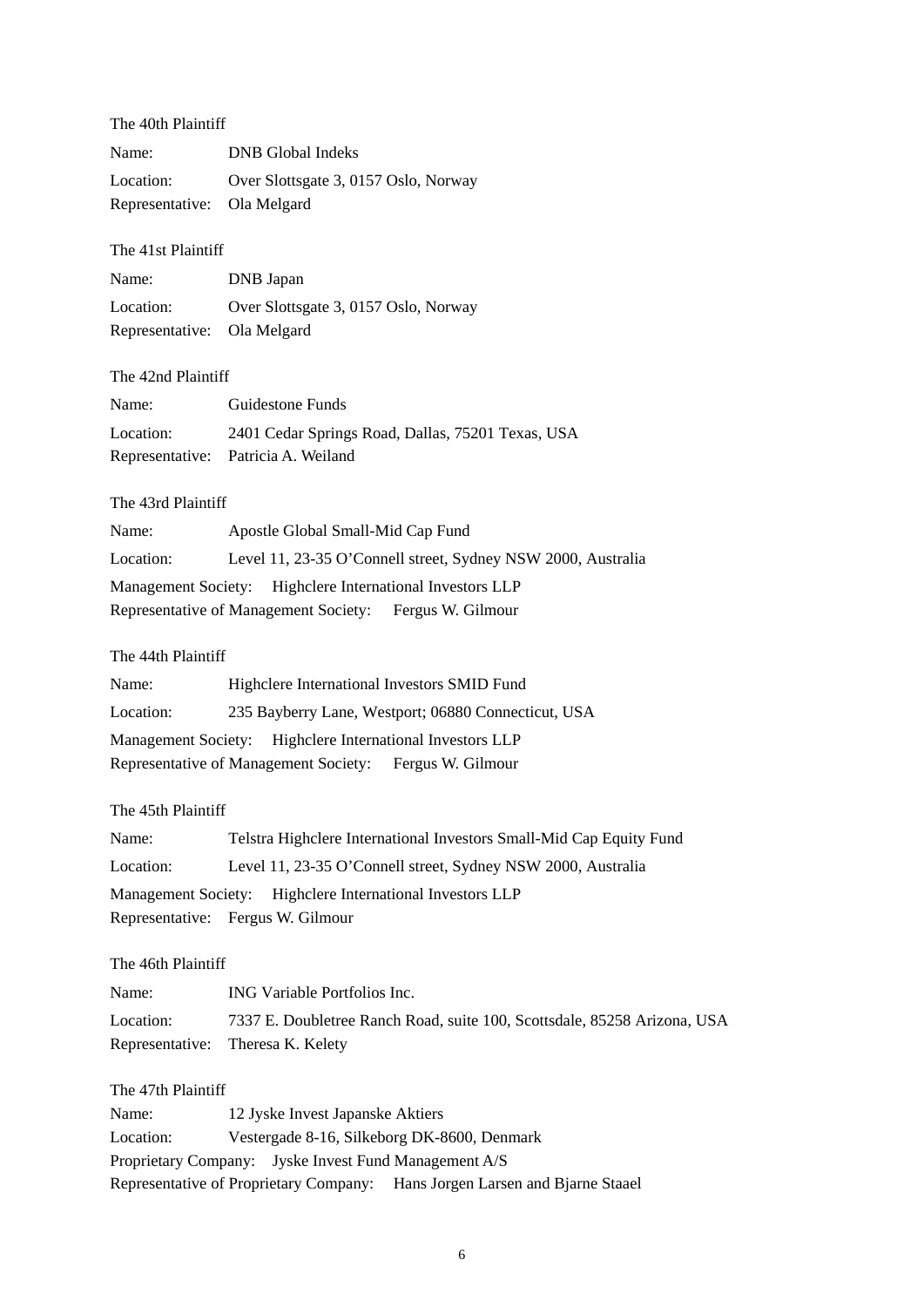| The 48th Plaintiff             |                                                                             |
|--------------------------------|-----------------------------------------------------------------------------|
| Name:                          | 400 Afdeling 6                                                              |
| Location:                      | Vestergade 8-16, Silkeborg DK-8600, Denmark                                 |
|                                | Proprietary Company: Jyske Invest Fund Management A/S                       |
|                                | Representative of Proprietary Company: Hans Jorgen Larsen and Bjarne Staael |
| The 49th Plaintiff             |                                                                             |
| Name:                          | 511 Jyske Invest Japanese Equities                                          |
| Location:                      | Vestergade 8-16, Silkeborg DK-8600, Denmark                                 |
|                                | Proprietary Company: Jyske Invest Fund Management A/S                       |
|                                | Representative of Proprietary Company: Hans Jorgen Larsen and Bjarne Staael |
| The 50th Plaintiff             |                                                                             |
| Name:                          | Kuwait Investment Office                                                    |
| Location:                      | Wren House, 15 Carter Lane, London EC4V 5EY, United Kingdom                 |
| Representative: Andrew Higgins |                                                                             |
| The 51st Plaintiff             |                                                                             |
| Name:                          | <b>Orpheus Trust</b>                                                        |
| Location:                      | 1325 Airmotive Way, suite 340, Reno, 89502 Nevada, USA                      |
|                                | Representative: Robert L. Leberman                                          |
| The 52nd Plaintiff             |                                                                             |
| Name:                          | Safe Haven Investment Portfolios LLC                                        |
| Location:                      | 1700 Samson Street, suite 1200, Philadelphia, 19103 Pennsylvania, USA       |
| Representative:                | Stephanie Storch                                                            |
| The 53rd Plaintiff             |                                                                             |
| Name:                          | The California Wellness Foundation                                          |
| Location:                      | 6320 Canoga Avenue, suite 1700, Wooldland Hills, California 91367, USA      |
|                                | Representative: Margaret W. Minnich                                         |
| The 54th Plaintiff             |                                                                             |
| Name:                          | Northwestern Mutual Life Insurance Company                                  |
| Location:                      | 720 E. Wisconsin Avenue, Milwaukee, Wisconsin 53202-4797                    |
| Trustee:                       | Brown Brothers Harriman & Co                                                |
| Representative of Trustee:     | Michelle Cuozzo                                                             |
| The 55th Plaintiff             |                                                                             |
| Name:                          | American Century Investment Management, Inc.                                |
| Location:                      | 4500 Main Street, Kansas City, Missouri 64111, USA                          |
| Representative:                | Jami D. Waggoner                                                            |
|                                |                                                                             |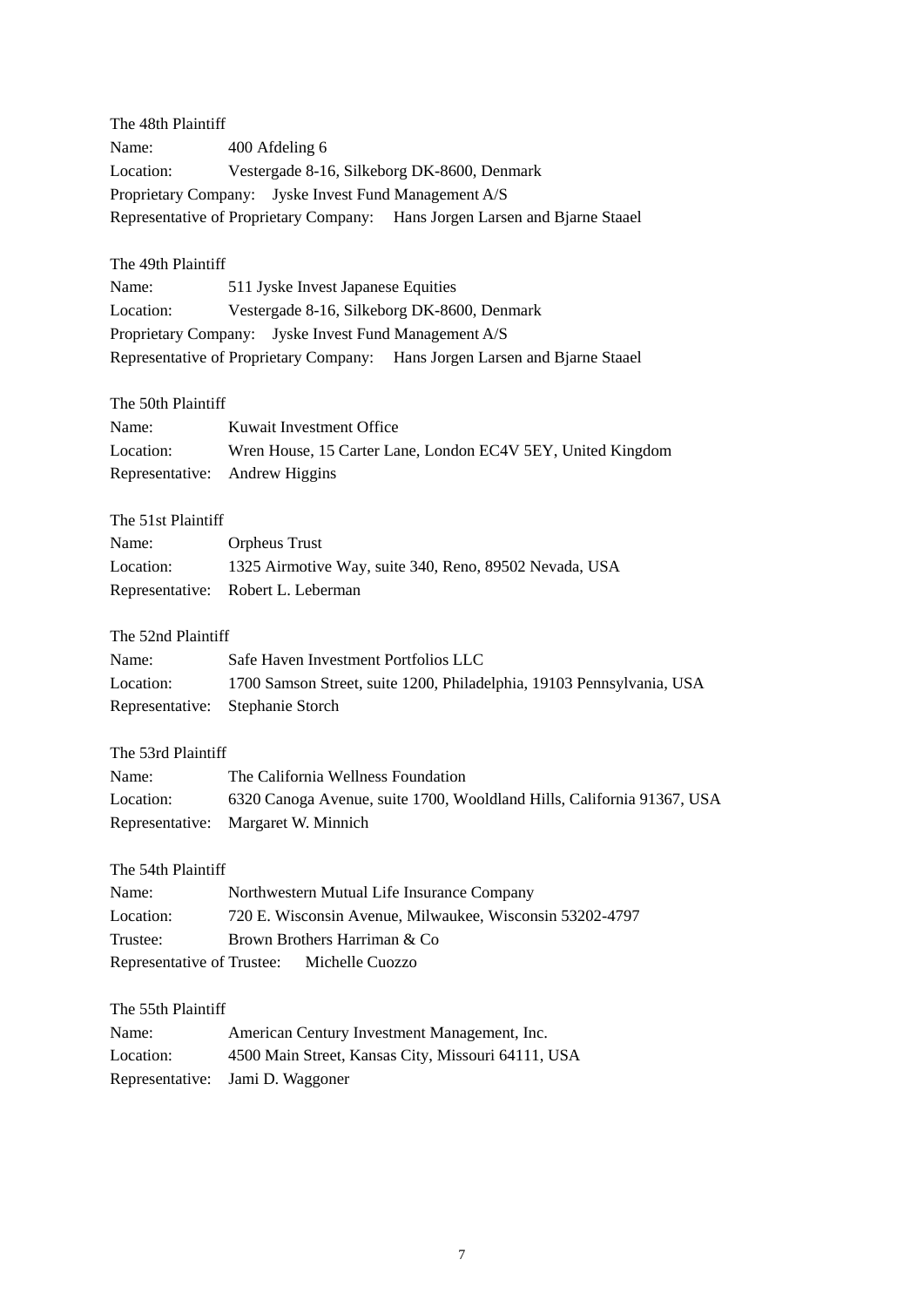| The 56th Plaintiff |                                                                                                                            |
|--------------------|----------------------------------------------------------------------------------------------------------------------------|
| Name:              | American Century Strategic Asset Allocations Inc.                                                                          |
| Location:          | 4500 Main Street, Kansas City, Missouri 64111, USA                                                                         |
| Representative:    | Robert J. Leach                                                                                                            |
| The 57th Plaintiff |                                                                                                                            |
| Name:              | John Hancock Funds II                                                                                                      |
| Location:          | 601 Congress Street, Boston, Massachusetts 02210-2805, USA                                                                 |
| Representative:    | Gregory D'Angelo                                                                                                           |
| The 58th Plaintiff |                                                                                                                            |
| Name:              | John Hancock Funds III                                                                                                     |
| Location:          | 601 Congress Street, Boston, Massachusetts 02210-2805, USA                                                                 |
| Representative:    | Gregory D'Angelo                                                                                                           |
| The 59th Plaintiff |                                                                                                                            |
| Name:              | John Hancock Variable Insurance Trust                                                                                      |
| Location:          | 601 Congress Street, Boston, Massachusetts 02210-2805, USA                                                                 |
| Representative:    | Gregory D'Angelo                                                                                                           |
| The 60th Plaintiff |                                                                                                                            |
| Name:              | Northrop Grumman VEBA Master Trust I                                                                                       |
| Location:          | 2 Avenue De Lafayette LCC6, Boston, 02111 Massachusetts, USA                                                               |
| Representative:    | Ryan Hamlin                                                                                                                |
| The 61st Plaintiff |                                                                                                                            |
| Name:              | <b>Wilmington Funds</b>                                                                                                    |
| Location:          | 1100 North Market Street, Wilmington, Delaware 19890, USA                                                                  |
| Representative:    | John McDonnell                                                                                                             |
| The 62nd Plaintiff |                                                                                                                            |
| Name:              | Frank Batten, Jr. Revocable Trust                                                                                          |
| Location:          | 150 Granby Street, Nortfolk, Virginia 23510, USA                                                                           |
| Representative:    | Frank Batten, Jr.                                                                                                          |
| The 63rd Plaintiff |                                                                                                                            |
| Name:              | William Penn Foundation                                                                                                    |
| Location:          | 2 Logan Square, 11 <sup>th</sup> Floor, 100 North 18 <sup>th</sup> Street, Philadelphia, 19103 Pennsylvania,<br><b>USA</b> |
| Representative:    | MaDoe Htun                                                                                                                 |
| The 64th Plaintiff |                                                                                                                            |
| Name:              | <b>Laudus International MarketMasters Fund</b>                                                                             |
| Location:          | 211 Main Street, San Francisco, 94105 California, USA                                                                      |
| Representative:    | Schwab Capital Trust                                                                                                       |

Representative of the above: Linda Doherty